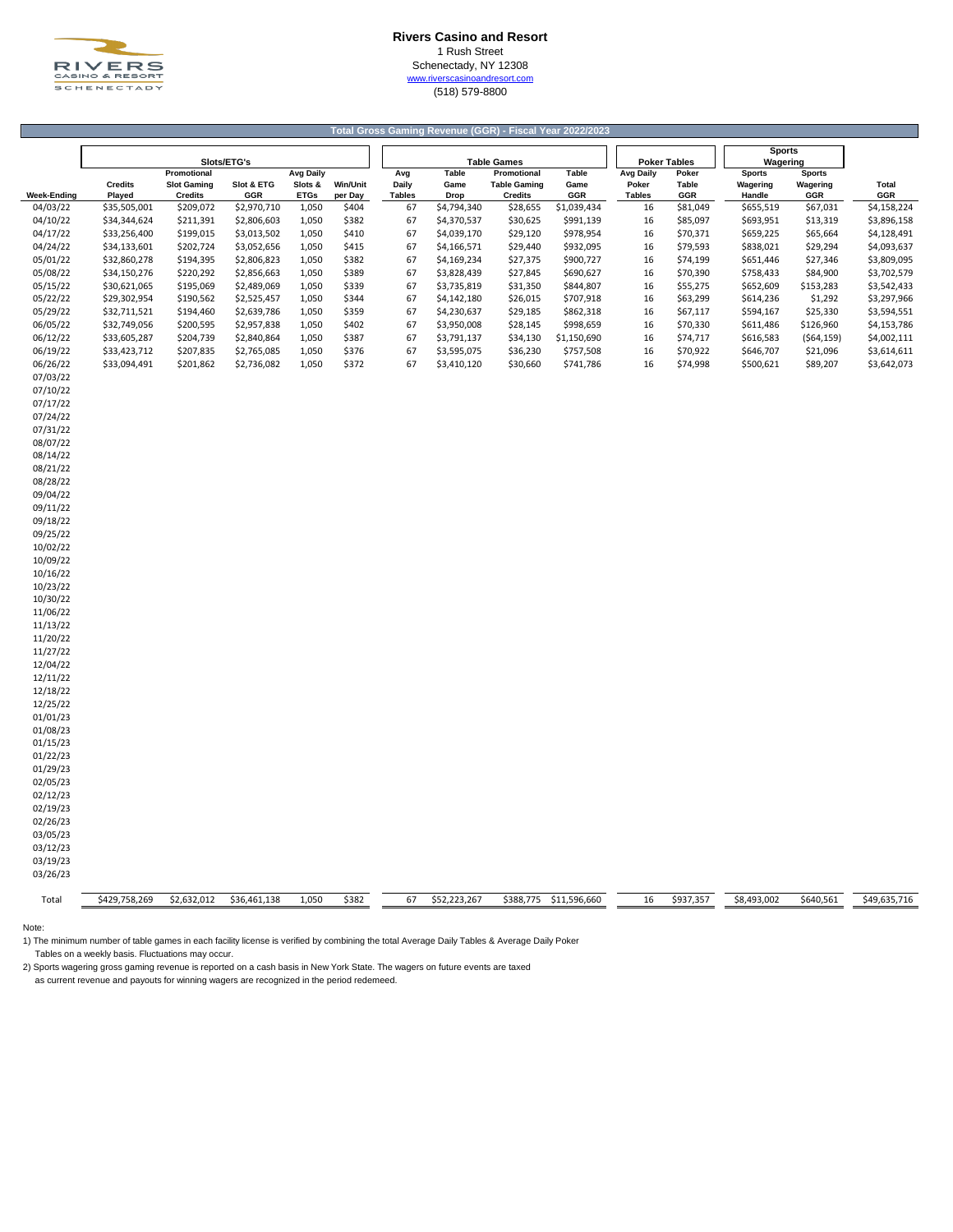

### **Rivers Casino and Resort** 1 Rush Street Schenectady, NY 12308

[w](http://www.riverscasinoandresort.com/)ww.riverscasinoandresort.com (518) 579-8800

| Total Gross Gaming Revenue (GGR) - Fiscal Year 2021/2022 |                              |                                   |                            |                             |                |               |                            |                                    |                          |                           |                       |                            |                           |                            |
|----------------------------------------------------------|------------------------------|-----------------------------------|----------------------------|-----------------------------|----------------|---------------|----------------------------|------------------------------------|--------------------------|---------------------------|-----------------------|----------------------------|---------------------------|----------------------------|
|                                                          |                              |                                   |                            |                             |                |               |                            |                                    |                          |                           |                       | <b>Sports</b>              |                           |                            |
|                                                          |                              |                                   | Slots/ETG's                |                             |                |               |                            | <b>Table Games</b>                 |                          |                           | <b>Poker Tables</b>   | Wagering                   |                           |                            |
|                                                          | <b>Credits</b>               | Promotional<br><b>Slot Gaming</b> | Slot & ETG                 | <b>Avg Daily</b><br>Slots & | Win/Unit       | Avg<br>Daily  | Table<br>Game              | Promotional<br><b>Table Gaming</b> | <b>Table</b><br>Game     | <b>Avg Daily</b><br>Poker | Poker<br><b>Table</b> | <b>Sports</b><br>Wagering  | <b>Sports</b><br>Wagering | Total                      |
| <b>Week-Ending</b>                                       | Played                       | <b>Credits</b>                    | GGR                        | <b>ETGs</b>                 | per Day        | <b>Tables</b> | Drop                       | <b>Credits</b>                     | GGR                      | <b>Tables</b>             | GGR                   | Handle                     | GGR                       | GGR                        |
| 04/04/21                                                 | \$27,135,652                 | \$82,835                          | \$2,379,116                | 858                         | \$396          | 59            | \$2,988,758                | \$13,840                           | \$664,387                | 0                         | \$0                   | \$1,702,694                | \$217,242                 | \$3,260,745                |
| 04/11/21                                                 | \$30,139,076                 | \$89,106                          | \$2,602,567                | 858                         | \$433          | 59            | \$2,892,188                | \$13,610                           | \$656,192                | 0                         | \$0                   | \$1,287,685                | \$129,883                 | \$3,388,642                |
| 04/18/21                                                 | \$28,935,563                 | \$87,417                          | \$2,512,793                | 858                         | \$418          | 59            | \$3,401,920                | \$16,390                           | \$525,065                | $\pmb{0}$                 | \$0                   | \$1,376,099                | \$68,813                  | \$3,106,672                |
| 04/25/21                                                 | \$27,310,573                 | \$85,392                          | \$2,436,293                | 858                         | \$406          | 59            | \$3,201,925                | \$17,215                           | \$729,621                | 0                         | \$0                   | \$1,211,641                | \$244,807                 | \$3,410,721                |
| 05/02/21                                                 | \$27,383,815                 | \$88,122                          | \$2,618,725                | 858                         | \$436          | 59            | \$3,269,142                | \$15,910                           | \$740,370                | $\mathbf 0$               | \$0                   | \$1,207,949                | \$38,593                  | \$3,397,689                |
| 05/09/21                                                 | \$27,998,206                 | \$112,926                         | \$2,429,539                | 858                         | \$405          | 59            | \$3,168,659                | \$15,025                           | \$679,291                | 0                         | \$0                   | \$1,291,206                | \$169,620                 | \$3,278,451                |
| 05/16/21                                                 | \$26,207,197                 | \$102,108                         | \$2,064,191                | 858                         | \$344          | 59            | \$3,080,312                | \$13,100                           | \$699,270                | $\mathbf 0$               | \$0                   | \$1,458,184                | \$57,509                  | \$2,820,970                |
| 05/23/21                                                 | \$25,550,232                 | \$102,577                         | \$2,301,335                | 858                         | \$383          | 59            | \$3,014,019                | \$11,350                           | \$857,693                | 0                         | \$0                   | \$1,625,804                | \$194,686                 | \$3,353,714                |
| 05/30/21                                                 | \$30,465,774                 | \$103,048                         | \$2,735,309                | 858                         | \$455          | 59            | \$3,855,211                | \$10,825                           | \$722,197                | $\mathbf 0$               | \$0                   | \$1,615,588                | \$214,071                 | \$3,671,577                |
| 06/06/21                                                 | \$29,097,831                 | \$124,175                         | \$2,388,951                | 860                         | \$397          | 59            | \$3,238,807                | \$14,975                           | \$538,586                | 0                         | \$0                   | \$1,284,006                | \$93,179                  | \$3,020,716                |
| 06/13/21                                                 | \$27,625,645                 | \$109,333                         | \$2,317,847                | 1,150                       | \$288          | 59            | \$3,071,649                | \$19,550                           | \$609,592                | $\mathbf 0$               | \$0                   | \$1,481,421                | \$74,864                  | \$3,002,302                |
| 06/20/21                                                 | \$29,385,191                 | \$130,293                         | \$2,590,647                | 1,150                       | \$322          | 59            | \$3,537,979                | \$19,190                           | \$749,936                | $\mathbf 0$               | \$0                   | \$1,581,727                | \$226,666                 | \$3,567,248                |
| 06/27/21                                                 | \$28,946,664                 | \$124,760                         | \$2,575,816                | 1,150                       | \$320          | 59            | \$3,326,205                | \$12,275                           | \$856,375                | $\mathbf 0$               | \$0                   | \$1,550,200                | \$246,502                 | \$3,678,694                |
| 07/04/21                                                 | \$32,952,877                 | \$130,168                         | \$2,948,674                | 1,150                       | \$366          | 59            | \$3,846,209                | \$18,805                           | \$346,198                | 0                         | \$0                   | \$1,374,447                | \$151,590                 | \$3,446,463                |
| 07/11/21                                                 | \$32,260,320                 | \$125,383                         | \$3,073,777                | 1,150                       | \$382          | 59            | \$3,808,722                | \$15,600                           | \$576,950                | $\mathbf 0$               | \$0                   | \$1,382,248                | \$269,835                 | \$3,920,562                |
| 07/18/21                                                 | \$31,844,747                 | \$126,561                         | \$2,878,614                | 1,150                       | \$358          | 59            | \$4,241,169                | \$16,255                           | \$1,038,443              | 0                         | \$0                   | \$835,539                  | ( \$26,019)               | \$3,891,038                |
| 07/25/21                                                 | \$30,866,042                 | \$123,751                         | \$2,533,084                | 1,080                       | \$335          | 66            | \$3,704,348                | \$17,195                           | \$677,349                | $\mathbf 0$               | \$0                   | \$941,043                  | \$162,723                 | \$3,373,156                |
| 08/01/21                                                 | \$30,060,178                 | \$127,513                         | \$2,631,124                | 1,080                       | \$348          | 66            | \$4,027,473                | \$15,895                           | \$886,925                | 0                         | \$0                   | \$760,421                  | \$98,251                  | \$3,616,300                |
| 08/08/21                                                 | \$30,889,539                 | \$162,502                         | \$2,745,137                | 1,080                       | \$363          | 66            | \$3,988,194                | \$27,095                           | \$808,293                | $\mathbf 0$               | \$0                   | \$817,339                  | \$74,086                  | \$3,627,516                |
| 08/15/21                                                 | \$30,455,007                 | \$156,685                         | \$2,664,401                | 1,080                       | \$352          | 66            | \$3,830,552                | \$23,220                           | \$655,494                | 0                         | \$0                   | \$984,714                  | \$49,341                  | \$3,369,236                |
| 08/22/21                                                 | \$31,988,147                 | \$160,557                         | \$2,593,095                | 1,080                       | \$343          | 66            | \$3,924,171                | \$19,485                           | \$934,934                | $\mathbf 0$               | \$0                   | \$1,139,103                | \$112,139                 | \$3,640,169                |
| 08/29/21                                                 | \$31,535,254                 | \$160,510                         | \$2,809,874                | 1,080                       | \$372          | 66            | \$3,892,937                | \$18,530                           | \$706,158                | $\mathbf 0$               | \$0                   | \$993,218                  | \$135,721                 | \$3,651,753                |
| 09/05/21                                                 | \$32,392,164                 | \$180,207                         | \$2,833,696                | 1,080                       | \$375          | 66            | \$4,252,319                | \$20,285                           | \$1,021,473              | 16                        | \$98,053              | \$1,376,349                | \$444,410                 | \$4,397,632                |
| 09/12/21                                                 | \$29,891,917                 | \$185,532                         | \$2,674,867                | 1,080                       | \$354          | 66            | \$4,187,660                | \$18,695                           | \$1,009,758              | 16                        | \$108,392             | \$1,870,796                | \$791,017                 | \$4,584,033                |
| 09/19/21                                                 | \$30,351,676                 | \$191,100                         | \$2,712,439                | 1,080                       | \$359          | 66            | \$3,940,050                | \$19,960                           | \$849,461                | 16                        | \$104,413             | \$1,954,519                | \$417,654                 | \$4,083,968                |
| 09/26/21                                                 | \$29,846,418                 | \$185,216                         | \$2,760,384                | 1,080                       | \$365          | 66            | \$3,892,374                | \$20,015                           | \$882,367                | 16                        | \$102,634             | \$2,148,143                | \$53,153                  | \$3,798,538                |
| 10/03/21                                                 | \$27,960,647                 | \$175,601                         | \$2,364,999                | 1,080                       | \$313          | 66            | \$3,815,765                | \$20,360                           | \$939,966                | 16                        | \$98,575              | \$2,303,736                | \$238,213                 | \$3,641,753                |
| 10/10/21                                                 | \$30,499,468                 | \$195,072                         | \$2,734,969                | 1,080                       | \$362          | 66            | \$3,990,999                | \$21,830                           | \$610,561                | 16                        | \$93,903              | \$2,506,663                | \$103,988                 | \$3,543,421                |
| 10/17/21                                                 | \$31,901,542                 | \$199,793                         | \$2,682,809                | 1,080                       | \$355          | 66            | \$3,970,404                | \$22,985                           | \$842,922                | 16                        | \$90,752              | \$2,738,041                | ( \$30, 234)              | \$3,586,249                |
| 10/24/21                                                 | \$30,570,032                 | \$190,888                         | \$2,622,526                | 1,080                       | \$347          | 66<br>66      | \$4,403,078                | \$22,160                           | \$859,595                | 16<br>16                  | \$92,791              | \$2,655,257<br>\$2,590,579 | \$24,060                  | \$3,598,972                |
| 10/31/21                                                 | \$31,847,115<br>\$32,329,927 | \$190,703<br>\$191,935            | \$2,654,558                | 1,080<br>1,080              | \$351<br>\$367 | 66            | \$4,384,682<br>\$3,845,466 | \$21,150                           | \$804,505                | 16                        | \$94,697<br>\$84,777  |                            | \$402,801                 | \$3,956,561                |
| 11/07/21<br>11/14/21                                     | \$31,595,883                 | \$187,610                         | \$2,775,118<br>\$2,703,080 | 1,080                       | \$358          | 66            | \$4,320,102                | \$24,320<br>\$22,970               | \$1,012,789<br>\$762,691 | 16                        | \$93,024              | \$2,337,772<br>\$2,221,453 | \$485,636<br>\$488,442    | \$4,358,320<br>\$4,047,237 |
| 11/21/21                                                 | \$29,709,884                 | \$179,913                         | \$2,627,715                | 1,080                       | \$348          | 66            | \$3,902,050                | \$23,465                           | \$739,126                | 16                        | \$84,855              | \$2,433,355                | \$401,188                 | \$3,852,884                |
| 11/28/21                                                 | \$30,030,638                 | \$181,985                         | \$2,676,952                | 1,080                       | \$354          | 66            | \$4,543,646                | \$20,275                           | \$1,134,605              | 16                        | \$81,665              | \$2,594,839                | \$460,860                 | \$4,354,081                |
| 12/05/21                                                 | \$29,983,616                 | \$189,019                         | \$2,568,685                | 1,080                       | \$340          | 66            | \$4,159,014                | \$22,235                           | \$437,426                | 16                        | \$82,072              | \$2,035,414                | \$316,466                 | \$3,404,649                |
| 12/12/21                                                 | \$29,022,452                 | \$182,508                         | \$2,384,108                | 1,080                       | \$315          | 66            | \$4,420,443                | \$21,465                           | \$310,814                | 16                        | \$85,498              | \$2,073,592                | ( \$110, 506)             | \$2,669,914                |
| 12/19/21                                                 | \$27,699,870                 | \$168,656                         | \$2,371,542                | 1,050                       | \$323          | 66            | \$3,899,037                | \$21,615                           | \$860,537                | 16                        | \$74,569              | \$2,361,648                | ( \$315,666)              | \$2,990,982                |
| 12/26/21                                                 | \$26,618,556                 | \$167,688                         | \$2,327,253                | 1,050                       | \$317          | 66            | \$3,917,619                | \$23,070                           | \$696,444                | 16                        | \$58,323              | \$2,092,283                | \$220,793                 | \$3,302,812                |
| 01/02/22                                                 | \$35,936,291                 | \$223,294                         | \$3,204,192                | 1,050                       | \$436          | 66            | \$4,670,179                | \$23,200                           | \$898,385                | 16                        | \$79,006              | \$2,809,672                | \$219,933                 | \$4,401,516                |
| 01/09/22                                                 | \$25,241,913                 | \$173,924                         | \$2,351,318                | 1,050                       | \$320          | 66            | \$3,832,981                | \$18,710                           | \$810,323                | 16                        | \$71,232              | \$1,743,675                | (\$107,659)               | \$3,125,214                |
| 01/16/22                                                 | \$26,722,485                 | \$173,563                         | \$2,259,091                | 1,050                       | \$307          | 66            | \$3,944,782                | \$20,520                           | \$932,162                | 16                        | \$79,231              | \$1,555,575                | (549, 052)                | \$3,221,431                |
| 01/23/22                                                 | \$25,230,067                 | \$165,810                         | \$2,126,794                | 1,050                       | \$289          | 66            | \$3,745,667                | \$19,495                           | \$787,477                | 16                        | \$71,149              | \$1,646,115                | \$158,590                 | \$3,144,009                |
| 01/30/22                                                 | \$27,662,866                 | \$174,969                         | \$2,322,540                | 1,050                       | \$316          | 66            | \$3,706,250                | \$20,190                           | \$680,408                | 16                        | \$70,316              | \$1,261,215                | \$34,659                  | \$3,107,923                |
| 02/06/22                                                 | \$26,886,525                 | \$183,159                         | \$2,482,743                | 1,050                       | \$338          | 66            | \$3,777,418                | \$25,110                           | \$592,361                | 16                        | \$67,067              | \$673,618                  | (\$125,299)               | \$3,016,872                |
| 02/13/22                                                 | \$31,789,999                 | \$225,282                         | \$2,620,937                | 1,050                       | \$357          | 66            | \$4,100,168                | \$24,565                           | \$989,486                | 16                        | \$78,878              | \$1,255,417                | \$387,230                 | \$4,076,531                |
| 02/20/22                                                 | \$32,908,032                 | \$198,796                         | \$2,772,690                | 1,050                       | \$377          | 66            | \$4,639,083                | \$24,245                           | \$1,065,189              | 16                        | \$78,934              | \$637,165                  | (\$407,204)               | \$3,509,609                |
| 02/27/22                                                 | \$32,363,977                 | \$192,784                         | \$2,863,521                | 1,050                       | \$390          | 66            | \$4,404,680                | \$22,775                           | \$387,620                | 16                        | \$80,054              | \$692,952                  | (576, 288)                | \$3,254,906                |
| 03/06/22                                                 | \$35,559,125                 | \$200,996                         | \$3,252,632                | 1,050                       | \$443          | 66            | \$4,577,758                | \$25,995                           | \$951,592                | 16                        | \$88,517              | \$754,561                  | \$63,575                  | \$4,356,316                |
| 03/13/22                                                 | \$31,470,033                 | \$177,188                         | \$2,738,213                | 1,050                       | \$373          | 67            | \$4,433,364                | \$25,805                           | \$769,063                | 16                        | \$81,299              | \$723,289                  | \$98,498                  | \$3,687,073                |
| 03/20/22                                                 | \$35,973,089                 | \$202,826                         | \$3,124,466                | 1,050                       | \$425          | 67            | \$4,734,227                | \$24,725                           | \$1,005,460              | 16                        | \$77,990              | \$864,487                  | \$168,333                 | \$4,376,248                |
| 03/27/22                                                 | \$34,212,251                 | \$197,223                         | \$3,130,592                | 1,050                       | \$426          | 67            | \$4,313,558                | \$25,965                           | \$765,074                | 16                        | \$71,585              | \$709,245                  | \$58,963                  | \$4,026,215                |
|                                                          |                              |                                   |                            |                             |                |               |                            |                                    |                          |                           |                       |                            |                           |                            |
| Total                                                    | \$1,563,241,990              | \$8,248,964                       | \$136,556,336              | 1,037                       | \$362          | 64            | \$202,035,372              | \$1,033,490                        | \$40,068,957             | 16                        | \$2,524,251           | \$81,523,701               | \$7,820,658               | \$186,970,202              |

Note:

1) The minimum number of table games in each facility license is verified by combining the total Average Daily Tables & Average Daily Poker Tables on a weekly basis. Fluctuations may occur.

2) Sports wagering gross gaming revenue is reported on a cash basis in New York State. The wagers on future events are taxed

as current revenue and payouts for winning wagers are recognized in the period redemeed.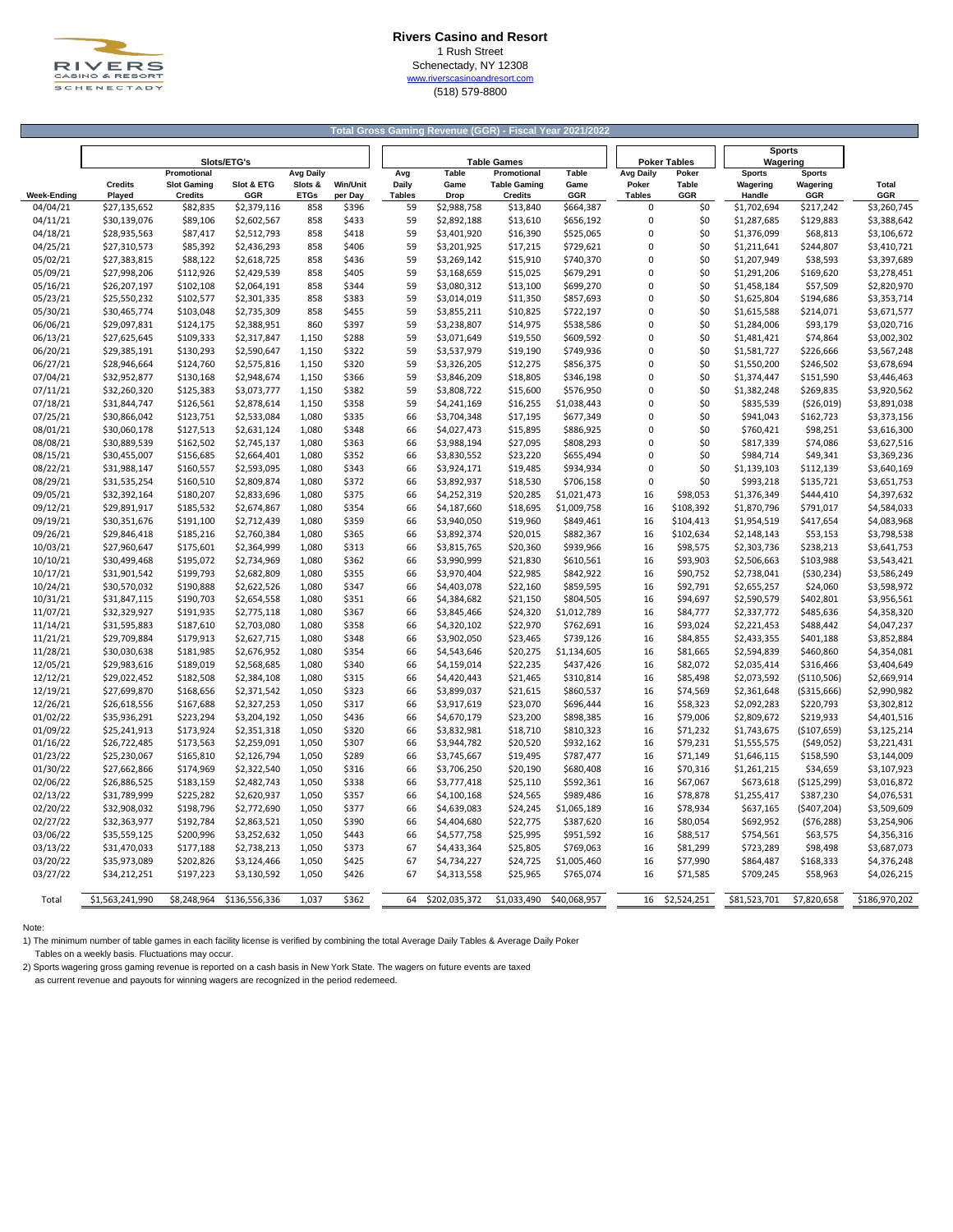

### **Rivers Casino and Resort** 1 Rush Street Schenectady, NY 12308 [w](http://www.riverscasinoandresort.com/)ww.riverscasinoandresort.com

(518) 579-8800

|                      |                              |                                      |                            |                        |                            |                        |                            | Total Gross Gaming Revenue (GGR) - Fiscal Year 2020/2021 |                        |                        |                     |                           |                            |
|----------------------|------------------------------|--------------------------------------|----------------------------|------------------------|----------------------------|------------------------|----------------------------|----------------------------------------------------------|------------------------|------------------------|---------------------|---------------------------|----------------------------|
|                      |                              |                                      | Slots/ETG's                |                        |                            |                        |                            | <b>Table Games</b>                                       |                        |                        | <b>Poker Tables</b> | <b>Sports</b><br>Wagering |                            |
|                      |                              | Promotional                          |                            | <b>Avg Daily</b>       |                            | Avg                    | <b>Table</b>               | Promotional                                              | Table                  | <b>Avg Daily</b>       | Poker               | <b>Sports</b>             |                            |
| <b>Week-Ending</b>   | <b>Credits</b><br>Played     | <b>Slot Gaming</b><br><b>Credits</b> | Slot & ETG<br>GGR          | Slots &<br><b>ETGs</b> | <b>Win/Unit</b><br>per Day | Daily<br><b>Tables</b> | Game<br>Drop               | <b>Table Gaming</b><br><b>Credits</b>                    | Game<br>GGR            | Poker<br><b>Tables</b> | Table<br>GGR        | Wagering<br>GGR           | Total<br>GGR               |
| 03/29/20             |                              |                                      |                            |                        |                            |                        |                            |                                                          |                        |                        |                     |                           |                            |
| 04/05/20             |                              |                                      |                            |                        |                            |                        |                            |                                                          |                        |                        |                     |                           |                            |
| 04/12/20             |                              |                                      |                            |                        |                            |                        |                            |                                                          |                        |                        |                     |                           |                            |
| 04/19/20             |                              |                                      |                            |                        |                            |                        |                            |                                                          |                        |                        |                     |                           |                            |
| 04/26/20             |                              |                                      |                            |                        |                            |                        |                            |                                                          |                        |                        |                     |                           |                            |
| 05/03/20             |                              |                                      |                            |                        |                            |                        |                            |                                                          |                        |                        |                     |                           |                            |
| 05/10/20             |                              |                                      |                            |                        |                            |                        |                            |                                                          |                        |                        |                     |                           |                            |
| 05/17/20             |                              |                                      |                            |                        |                            |                        |                            |                                                          |                        |                        |                     |                           |                            |
| 05/24/20             |                              |                                      |                            |                        |                            |                        |                            |                                                          |                        |                        |                     |                           |                            |
| 05/31/20             |                              |                                      |                            |                        |                            |                        |                            |                                                          |                        |                        |                     |                           |                            |
| 06/07/20             |                              |                                      |                            |                        |                            |                        |                            |                                                          |                        |                        |                     |                           |                            |
| 06/14/20             |                              |                                      |                            |                        |                            |                        |                            |                                                          |                        |                        |                     |                           |                            |
| 06/21/20<br>06/28/20 |                              |                                      |                            |                        |                            |                        |                            |                                                          |                        |                        |                     |                           |                            |
| 07/05/20             |                              |                                      |                            |                        |                            |                        |                            |                                                          |                        |                        |                     |                           |                            |
| 07/12/20             |                              |                                      |                            |                        |                            |                        |                            |                                                          |                        |                        |                     |                           |                            |
| 07/19/20             |                              |                                      |                            |                        |                            |                        |                            |                                                          |                        |                        |                     |                           |                            |
| 07/26/20             |                              |                                      |                            |                        |                            |                        |                            |                                                          |                        |                        |                     |                           |                            |
| 08/02/20             |                              |                                      |                            |                        |                            |                        |                            |                                                          |                        |                        |                     |                           |                            |
| 08/09/20             |                              |                                      |                            |                        |                            |                        |                            |                                                          |                        |                        |                     |                           |                            |
| 08/16/20             |                              |                                      |                            |                        |                            |                        |                            |                                                          |                        |                        |                     |                           |                            |
| 08/23/20             |                              |                                      |                            |                        |                            |                        |                            |                                                          |                        |                        |                     |                           |                            |
| 08/30/20             |                              |                                      |                            |                        |                            |                        |                            |                                                          |                        |                        |                     |                           |                            |
| 09/06/20             |                              |                                      |                            |                        |                            |                        |                            |                                                          |                        |                        |                     |                           |                            |
| 09/13/20             | \$15,615,423                 | \$12,643                             | \$1,430,212                | 644                    | \$444                      | 53                     | \$765,616                  | \$300                                                    | \$175,955              | 0                      | \$0                 | \$422,898                 | \$2,029,065                |
| 09/20/20             | \$21,568,826                 | \$17,697                             | \$2,054,313                | 694                    | \$423                      | 53                     | \$1,811,576                | \$3,600                                                  | \$71,087               | 0                      | \$0                 | \$242,607                 | \$2,368,008                |
| 09/27/20             | \$21,543,336                 | \$15,443                             | \$2,089,876                | 712                    | \$419                      | 53                     | \$2,097,338                | \$3,475                                                  | \$421,567              | 0                      | \$0                 | \$112,858                 | \$2,624,301                |
| 10/04/20             | \$20,443,973                 | \$15,703                             | \$1,946,673                | 715                    | \$389                      | 58                     | \$2,315,809                | \$3,200                                                  | \$458,234              | 0                      | \$0                 | \$46,816                  | \$2,451,723                |
| 10/11/20             | \$18,216,734                 | \$49,320                             | \$1,502,039                | 726                    | \$295                      | 64                     | \$2,588,562                | \$7,850                                                  | \$395,843              | 0                      | \$0                 | \$277,703                 | \$2,175,586                |
| 10/18/20             | \$20,327,626                 | \$74,149                             | \$1,813,357                | 735                    | \$352                      | 64                     | \$2,732,149                | \$12,750                                                 | \$373,202              | 0                      | \$0                 | \$319,946                 | \$2,506,504                |
| 10/25/20             | \$19,012,585                 | \$61,283                             | \$1,751,862                | 738                    | \$339                      | 64                     | \$2,971,375                | \$11,025                                                 | \$728,374              | 0                      | \$0                 | \$243,894                 | \$2,724,130                |
| 11/01/20             | \$19,542,052                 | \$68,306                             | \$1,659,966                | 742                    | \$320                      | 61                     | \$2,903,504                | \$13,325                                                 | \$561,194              | 0                      | \$0                 | \$158,749                 | \$2,379,908                |
| 11/08/20             | \$19,247,712                 | \$29,788                             | \$1,974,984                | 784                    | \$360                      | 58                     | \$2,740,022                | \$6,275                                                  | \$662,083              | 0                      | \$0                 | \$141,144                 | \$2,778,211                |
| 11/15/20<br>11/22/20 | \$17,128,801<br>\$15,830,196 | \$26,160<br>\$26,570                 | \$1,550,524<br>\$1,375,111 | 813<br>816             | \$273<br>\$241             | 58<br>58               | \$2,301,847<br>\$2,245,831 | \$7,700<br>\$6,850                                       | \$485,693<br>\$582,843 | 0<br>0                 | \$0<br>\$0          | \$235,178<br>\$191,350    | \$2,271,395<br>\$2,149,304 |
| 11/29/20             | \$16,110,153                 | \$24,231                             | \$1,473,640                | 816                    | \$258                      | 58                     | \$2,102,270                | \$6,050                                                  | \$346,240              | 0                      | \$0                 | \$400,584                 | \$2,220,464                |
| 12/06/20             | \$15,628,437                 | \$30,545                             | \$1,427,250                | 816                    | \$250                      | 58                     | \$2,120,490                | \$6,120                                                  | \$411,635              | 0                      | \$0                 | \$301,747                 | \$2,140,632                |
| 12/13/20             | \$14,738,513                 | \$32,082                             | \$1,316,461                | 816                    | \$230                      | 58                     | \$1,958,085                | \$7,130                                                  | \$455,344              | 0                      | \$0                 | \$201,492                 | \$1,973,298                |
| 12/20/20             | \$12,266,701                 | \$31,160                             | \$1,089,531                | 817                    | \$190                      | 58                     | \$1,699,439                | \$7,855                                                  | \$373,843              | 0                      | \$0                 | \$256,272                 | \$1,719,646                |
| 12/27/20             | \$16,776,613                 | \$36,821                             | \$1,452,152                | 820                    | \$253                      | 58                     | \$2,087,026                | \$8,605                                                  | \$583,828              | 0                      | \$0                 | \$153,173                 | \$2,189,153                |
| 01/03/21             | \$21,885,302                 | \$42,139                             | \$2,031,769                | 820                    | \$354                      | 58                     | \$2,275,415                | \$13,530                                                 | \$377,871              | 0                      | \$0                 | \$410,312                 | \$2,819,953                |
| 01/10/21             | \$18,803,074                 | \$32,086                             | \$1,661,125                | 820                    | \$289                      | 58                     | \$2,451,049                | \$7,440                                                  | \$347,211              | 0                      | \$0                 | \$507,673                 | \$2,516,010                |
| 01/17/21             | \$19,244,486                 | \$34,003                             | \$1,667,872                | 820                    | \$291                      | 58                     | \$2,345,260                | \$7,325                                                  | \$517,918              | 0                      | \$0                 | \$300,609                 | \$2,486,399                |
| 01/24/21             | \$19,997,453                 | \$37,770                             | \$1,732,870                | 820                    | \$302                      | 58                     | \$2,477,944                | \$12,580                                                 | \$512,896              | $\Omega$               | \$0                 | \$400,142                 | \$2,645,908                |
| 01/31/21             | \$19,196,890                 | \$33,758                             | \$1,868,427                | 820                    | \$326                      | 58                     | \$2,492,884                | \$10,360                                                 | \$554,911              | 0                      | \$0                 | ( \$199, 433)             | \$2,223,904                |
| 02/07/21             | \$18,482,713                 | \$40,676                             | \$1,510,991                | 820                    | \$263                      | 58                     | \$2,319,268                | \$8,555                                                  | \$502,519              | 0                      | \$0                 | \$1,212,689               | \$3,226,198                |
| 02/14/21             | \$21,178,021                 | \$42,414                             | \$1,996,243                | 820                    | \$348                      | 58                     | \$2,529,081                | \$9,400                                                  | \$575,770              | 0                      | \$0                 | ( \$996, 979)             | \$1,575,034                |
| 02/21/21             | \$21,286,687                 | \$45,333                             | \$1,943,424                | 820                    | \$339                      | 58                     | \$2,589,648                | \$13,260                                                 | \$534,055              | 0                      | \$0                 | \$77,143                  | \$2,554,621                |
| 02/28/21             | \$25,746,280                 | \$47,632                             | \$2,286,375                | 826                    | \$396                      | 59                     | \$2,652,325                | \$13,185                                                 | \$477,323              | 0                      | \$0                 | \$170,810                 | \$2,934,509                |
| 03/07/21             | \$24,397,247                 | \$51,557                             | \$2,189,741                | 830                    | \$377                      | 59                     | \$2,701,299                | \$10,450                                                 | \$619,454              | 0                      | \$0                 | \$76,711                  | \$2,885,906                |
| 03/14/21             | \$26,650,696                 | \$52,576                             | \$2,319,262                | 846                    | \$392                      | 59                     | \$2,948,027                | \$10,020                                                 | \$513,289              | 0                      | \$0                 | \$242,576                 | \$3,075,127                |
| 03/21/21             | \$28,563,593                 | \$48,480                             | \$2,544,334                | 858                    | \$424                      | 59                     | \$3,002,176                | \$10,735                                                 | \$619,747              | 0                      | \$0                 | \$392,987                 | \$3,557,068                |
| 03/28/21             | \$26,172,304                 | \$49,135                             | \$2,422,649                | 858                    | \$403                      | 59                     | \$2,863,869                | \$8,355                                                  | \$618,322              | 0                      | \$0                 | \$85,779                  | \$3,126,751                |
| Total                | \$575,602,423                | \$1,109,461                          | \$52,083,034               | 794                    | \$326                      | 58                     | \$69,089,184               |                                                          | \$247,305 \$13,858,251 | 0                      | \$0                 | $\overline{$6,387,431}$   | \$72,328,715               |

Note:

1) The minimum number of table games in each facility license is verified by combining the total Average Daily Tables & Average Daily Poker

Tables on a weekly basis. Fluctuations may occur.

2) Sports wagering gross gaming revenue is reported on a cash basis in New York State. The wagers on future events are taxed

as current revenue and payouts for winning wagers are recognized in the period redemeed.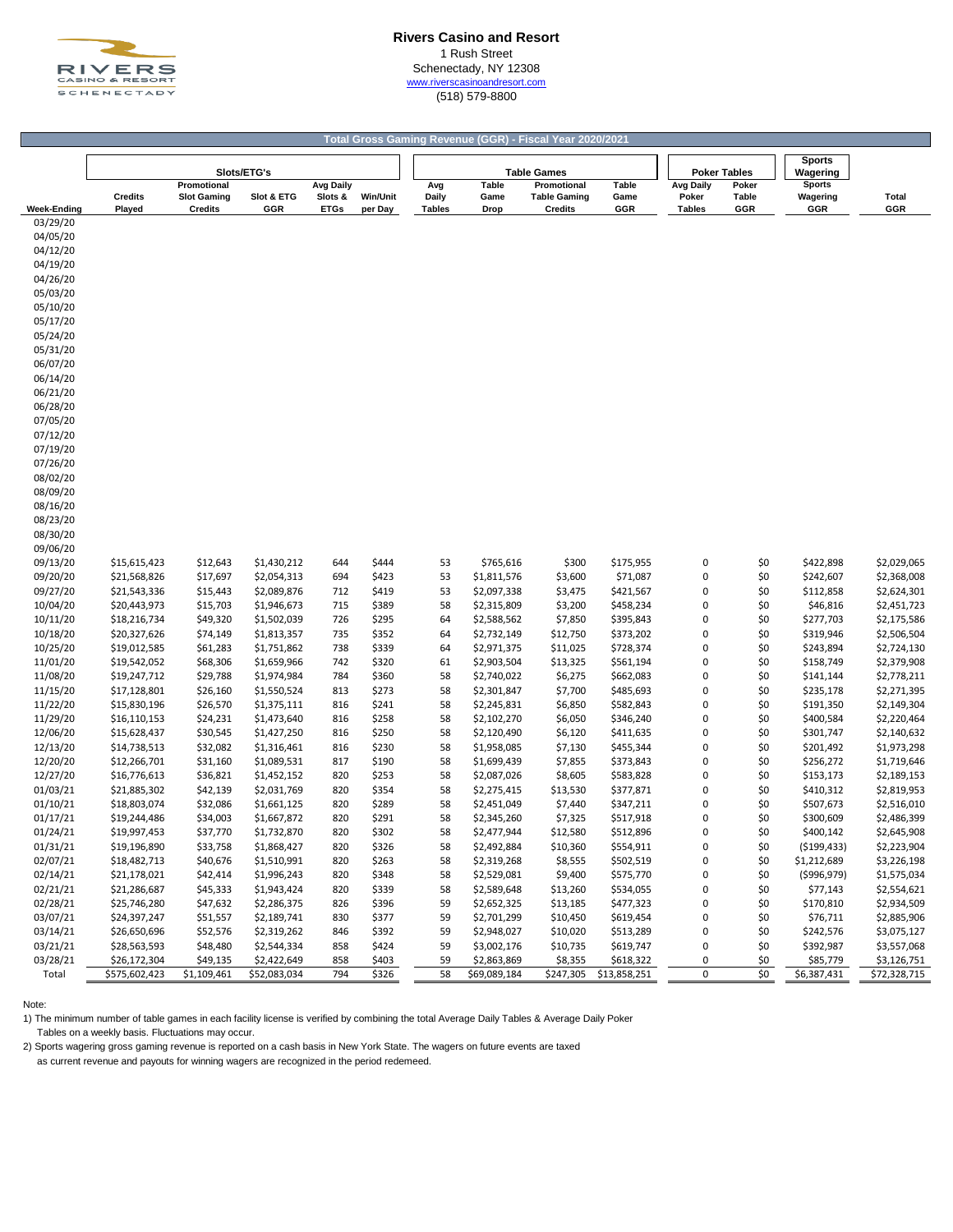

### **Rivers Casino and Resort** 1 Rush Street Schenectady, NY 12308 [w](http://www.riverscasinoandresort.com/)ww.riverscasinoandresort.com (518) 579-8800

#### **Total Gross Gaming Revenue (GGR) - Fiscal Year 2019/2020**

|                    |                 |                    | Slots/ETG's                |                |                 |               |                            | <b>Table Games</b>   |                        |               | <b>Poker Tables</b>  | <b>Sports</b><br>Wagering |                            |
|--------------------|-----------------|--------------------|----------------------------|----------------|-----------------|---------------|----------------------------|----------------------|------------------------|---------------|----------------------|---------------------------|----------------------------|
|                    |                 | Promotional        |                            | Avg Daily      |                 | Avg           | Table                      | Promotional          | Table                  | Avg Daily     | Poker                | <b>Sports</b>             |                            |
|                    | <b>Credits</b>  | <b>Slot Gaming</b> | Slot & ETG                 | Slots &        | <b>Win/Unit</b> | Daily         | Game                       | <b>Table Gaming</b>  | Game                   | Poker         | Table                | Wagering                  | Total                      |
| <b>Week-Ending</b> | Played          | <b>Credits</b>     | GGR                        | <b>ETGs</b>    | per Day         | <b>Tables</b> | Drop                       | <b>Credits</b>       | GGR                    | <b>Tables</b> | GGR                  | GGR                       | GGR                        |
| 03/31/19           | \$26,695,733    | \$224,134          | \$2,350,642                | 1,150          | \$292           | 67            | \$4,165,267                | \$57,480             | \$1,011,964            | 16            | \$112,231            | \$0                       | \$3,474,837                |
| 04/07/19           | \$27,105,169    | \$203,861          | \$2,432,558                | 1,150          | \$302           | 67            | \$3,887,149                | \$52,815             | \$945,958              | 16            | \$90,806             | \$0                       | \$3,469,322                |
| 04/14/19           | \$25,690,331    | \$207,904          | \$2,193,010                | 1,150          | \$272           | 67            | \$3,741,084                | \$43,920             | \$770,347              | 16            | \$93,290             | \$0                       | \$3,056,648                |
| 04/21/19           | \$26,822,553    | \$214,027          | \$2,349,713                | 1,150          | \$292           | 67            | \$4,019,889                | \$51,650             | \$763,075              | 16            | \$93,002             | \$0                       | \$3,205,790                |
| 04/28/19           | \$28,065,610    | \$219,089          | \$2,484,790                | 1,150          | \$309           | 67            | \$4,209,670                | \$59,145             | \$867,658              | 16            | \$115,244            | \$0                       | \$3,467,691                |
| 05/05/19           | \$28,697,927    | \$227,330          | \$2,676,133                | 1,150          | \$332           | 67            | \$4,055,816                | \$54,775             | \$781,144              | 16            | \$90,564             | \$0                       | \$3,547,841                |
| 05/12/19           | \$26,907,620    | \$214,768          | \$2,217,047                | 1,150          | \$275           | 67            | \$3,637,583                | \$42,665             | \$808,267              | 16            | \$94,093             | \$0                       | \$3,119,407                |
| 05/19/19           | \$25,504,277    | \$202,946          | \$2,161,064                | 1,150          | \$268           | 67            | \$3,649,638                | \$50,465             | \$847,207              | 16            | \$87,682             | \$0                       | \$3,095,953                |
| 05/26/19           | \$25,937,730    | \$237,814          | \$2,127,236                | 1,150          | \$264           | 67            | \$4,276,558                | \$48,945             | \$479,139              | 16            | \$103,929            | \$0                       | \$2,710,304                |
| 06/02/19           | \$26,785,624    | \$211,797          | \$2,391,680                | 1,150          | \$297           | 67            | \$3,681,743                | \$59,190             | \$593,363              | 16            | \$84,963             | \$0                       | \$3,070,006                |
| 06/09/19           | \$25,978,532    | \$198,700          | \$2,272,194                | 1,150          | \$282           | 67            | \$3,555,934                | \$54,995             | \$727,045              | 16            | \$84,158             | \$0                       | \$3,083,397                |
| 06/16/19           | \$27,259,262    | \$199,770          | \$2,405,898                | 1,150          | \$299           | 67            | \$3,774,682                | \$51,850             | \$1,038,823            | 16            | \$90,553             | \$0                       | \$3,535,273                |
| 06/23/19           | \$25,763,895    | \$188,829          | \$2,255,760                | 1,150          | \$280           | 67            | \$3,818,687                | \$55,220             | \$691,144              | 16            | \$84,905             | \$0                       | \$3,031,810                |
| 06/30/19           | \$26,476,219    | \$181,283          | \$2,260,812                | 1,150          | \$281           | 67            | \$3,862,850                | \$63,390             | \$873,994              | 16            | \$86,303             | \$0                       | \$3,221,109                |
| 07/07/19           | \$27,241,481    | \$201,552          | \$2,425,584                | 1,150          | \$301           | 67            | \$3,966,655                | \$64,705             | \$727,218              | 16            | \$105,558            | \$0                       | \$3,258,359                |
| 07/14/19           | \$25,881,010    | \$211,525          | \$2,233,855                | 1,150          | \$277           | 67            | \$3,650,095                | \$58,380             | \$883,882              | 16            | \$83,934             | \$0                       | \$3,201,671                |
| 07/21/19           | \$27,592,027    | \$212,807          | \$2,300,085                | 1,150          | \$286           | 67            | \$4,132,967                | \$59,940             | \$841,594              | 16            | \$103,384            | \$168,743                 | \$3,413,805                |
| 07/28/19           | \$26,401,931    | \$198,525          | \$2,228,937                | 1,150          | \$277           | 67            | \$3,888,247                | \$60,200             | \$482,185              | 16            | \$96,248             | \$91,591                  | \$2,898,960                |
| 08/04/19           | \$26,728,054    | \$199,530          | \$2,390,354                | 1,150          | \$297           | 67            | \$4,082,407                | \$53,690             | \$841,905              | 16            | \$97,525             | \$25,386                  | \$3,355,170                |
| 08/11/19           | \$27,343,851    | \$192,152          | \$2,374,021                | 1,150          | \$295           | 67            | \$3,939,997                | \$61,540             | \$924,639              | 16            | \$102,579            | \$74,298                  | \$3,475,538                |
| 08/18/19           | \$27,761,746    | \$211,469          | \$2,401,161                | 1,150          | \$298           | 67            | \$4,052,419                | \$61,600             | \$833,039              | 16            | \$102,151            | \$106,656                 | \$3,443,007                |
| 08/25/19           | \$27,003,485    | \$195,845          | \$2,497,246                | 1,150          | \$310           | 67            | \$4,154,878                | \$66,765             | \$814,453              | 16            | \$94,075             | \$113,326                 | \$3,519,100                |
| 09/01/19           | \$28,218,050    | \$223,498          | \$2,414,913                | 1,150          | \$300           | 67            | \$4,546,621                | \$64,685             | \$743,162              | 16            | \$140,575            | \$163,887                 | \$3,462,538                |
| 09/08/19           | \$27,466,911    | \$211,884          | \$2,425,909                | 1,150          | \$301           | 67            | \$4,188,018                | \$53,320             | \$874,436              | 16            | \$123,029            | \$346,682                 | \$3,770,056                |
| 09/15/19           | \$25,893,534    | \$190,411          |                            |                | \$291           | 67            |                            |                      |                        | 16            |                      |                           |                            |
| 09/22/19           | \$24,398,227    | \$164,851          | \$2,343,858<br>\$2,251,509 | 1,150<br>1,150 | \$280           | 67            | \$4,151,376<br>\$3,967,978 | \$49,445<br>\$53,320 | \$857,129<br>\$876,744 | 16            | \$87,490<br>\$83,698 | \$216,995<br>\$158,953    | \$3,505,472<br>\$3,370,903 |
|                    |                 |                    |                            |                |                 |               |                            |                      |                        |               |                      |                           |                            |
| 09/29/19           | \$25,200,419    | \$166,928          | \$2,323,269                | 1,150          | \$289<br>\$304  | 67            | \$4,289,891                | \$57,265             | \$698,979              | 16            | \$89,759             | \$201,597                 | \$3,313,604                |
| 10/06/19           | \$27,137,641    | \$169,468          | \$2,450,010                | 1,150          |                 | 67            | \$4,006,440                | \$47,585             | \$363,753              | 16            | \$91,334             | \$290,518                 | \$3,195,615                |
| 10/13/19           | \$27,208,245    | \$214,404          | \$2,415,342                | 1,150          | \$300           | 67            | \$4,283,057                | \$61,040             | \$940,828              | 16            | \$97,730             | \$267,039                 | \$3,720,940                |
| 10/20/19           | \$27,292,673    | \$225,551          | \$2,400,780                | 1,150          | \$298           | 67            | \$3,991,708                | \$48,875             | \$884,762              | 16            | \$97,040             | \$204,733                 | \$3,587,315                |
| 10/27/19           | \$26,480,665    | \$202,245          | \$2,111,234                | 1,150          | \$262           | 67            | \$4,041,955                | \$56,325             | \$713,428              | 16            | \$108,561            | \$335,975                 | \$3,269,198                |
| 11/03/19           | \$27,183,419    | \$197,374          | \$2,326,316                | 1,150          | \$289           | 67            | \$4,191,520                | \$57,590             | \$803,348              | 16            | \$86,210             | \$118,556                 | \$3,334,429                |
| 11/10/19           | \$29,104,278    | \$265,615          | \$2,389,918                | 1,150          | \$297           | 67            | \$4,434,462                | \$61,145             | \$531,782              | 16            | \$90,094             | \$169,811                 | \$3,181,605                |
| 11/17/19           | \$25,886,658    | \$249,317          | \$2,108,595                | 1,150          | \$262           | 67            | \$4,121,502                | \$61,590             | \$752,188              | 16            | \$89,533             | \$93,572                  | \$3,043,888                |
| 11/24/19           | \$25,442,240    | \$236,993          | \$2,183,136                | 1,150          | \$271           | 67            | \$4,327,436                | \$65,225             | \$874,735              | 16            | \$96,820             | ( \$41,650)               | \$3,113,041                |
| 12/01/19           | \$26,796,808    | \$234,749          | \$2,248,830                | 1,150          | \$279           | 67            | \$4,549,663                | \$64,465             | \$984,890              | 16            | \$96,180             | \$175,067                 | \$3,504,967                |
| 12/08/19           | \$22,266,672    | \$200,505          | \$1,761,834                | 1,150          | \$219           | 67            | \$3,924,090                | \$61,310             | \$627,701              | 16            | \$86,147             | \$77,619                  | \$2,553,301                |
| 12/15/19           | \$25,010,957    | \$220,185          | \$2,060,432                | 1,150          | \$256           | 67            | \$4,265,797                | \$66,185             | \$846,272              | 16            | \$101,232            | \$7,984                   | \$3,015,920                |
| 12/22/19           | \$23,195,097    | \$213,563          | \$1,957,416                | 1,150          | \$243           | 67            | \$4,169,190                | \$61,035             | \$672,491              | 16            | \$87,768             | \$84,523                  | \$2,802,199                |
| 12/29/19           | \$30,298,638    | \$238,913          | \$2,616,407                | 1,150          | \$325           | 67            | \$4,775,994                | \$63,410             | \$1,130,778            | 16            | \$103,612            | \$182,544                 | \$4,033,341                |
| 01/05/20           | \$33,385,287    | \$328,460          | \$2,861,855                | 1,150          | \$356           | 67            | \$4,804,377                | \$71,285             | \$881,712              | 16            | \$106,261            | \$245,330                 | \$4,095,157                |
| 01/12/20           | \$28,553,696    | \$297,239          | \$2,455,855                | 1,150          | \$305           | 67            | \$4,261,278                | \$60,840             | \$766,669              | 16            | \$94,402             | \$439,651                 | \$3,756,577                |
| 01/19/20           | \$27,094,703    | \$311,434          | \$2,278,092                | 1,150          | \$283           | 67            | \$4,251,420                | \$73,230             | \$858,004              | 16            | \$85,712             | \$62,875                  | \$3,284,684                |
| 01/26/20           | \$29,344,265    | \$299,462          | \$2,501,293                | 1,150          | \$311           | 67            | \$4,510,264                | \$70,960             | \$830,216              | 16            | \$85,936             | ( \$371, 380)             | \$3,046,065                |
| 02/02/20           | \$30,553,665    | \$338,424          | \$2,622,476                | 1,150          | \$326           | 67            | \$4,543,167                | \$71,750             | \$735,663              | 16            | \$91,792             | \$810,973                 | \$4,260,904                |
| 02/09/20           | \$28,486,485    | \$278,785          | \$2,293,502                | 1,150          | \$285           | 67            | \$4,296,446                | \$78,255             | \$976,293              | 16            | \$101,642            | (5776, 676)               | \$2,594,761                |
| 02/16/20           | \$31,579,045    | \$318,785          | \$2,545,425                | 1,150          | \$316           | 67            | \$4,589,513                | \$73,685             | \$865,697              | 16            | \$92,732             | \$41,970                  | \$3,545,824                |
| 02/23/20           | \$33,311,533    | \$335,774          | \$2,754,877                | 1,150          | \$342           | 67            | \$4,564,407                | \$77,390             | \$990,631              | 16            | \$102,179            | \$52,540                  | \$3,900,227                |
| 03/01/20           | \$34,450,165    | \$320,864          | \$2,937,288                | 1,150          | \$365           | 67            | \$4,862,044                | \$70,280             | \$1,087,025            | 16            | \$102,854            | \$83,546                  | \$4,210,713                |
| 03/08/20           | \$34,141,780    | \$303,408          | \$2,855,524                | 1,150          | \$355           | 67            | \$4,796,797                | \$59,805             | \$1,101,493            | 16            | \$94,646             | \$141,994                 | \$4,193,657                |
| 03/15/20           | \$21,627,177    | \$208,704          | \$1,612,269                | 1,150          | \$200           | 67            | \$3,188,134                | \$41,560             | \$605,108              | 16            | \$48,890             | ( \$36, 921)              | \$2,229,346                |
| 03/22/20           |                 |                    |                            |                |                 |               |                            |                      |                        |               |                      |                           | \$0                        |
| Total              | \$1,396,652,998 | \$11,723,452       | \$119,937,945              | 1,150          | \$292           | 67            | \$211,098,760              | \$3,036,180          | \$41,423,958           | 16            | \$4,861,035          | \$4,328,308               | \$170,551,246              |

Note:

1) The minimum number of table games in each facility license is verified by combining the total Average Daily Tables & Average Daily Poker Tables on a weekly basis. Fluctuations may occur.

2) Sports wagering gross gaming revenue is reported on a cash basis in New York State. The wagers on future events are taxed

as current revenue and payouts for winning wagers are recognized in the period redemeed.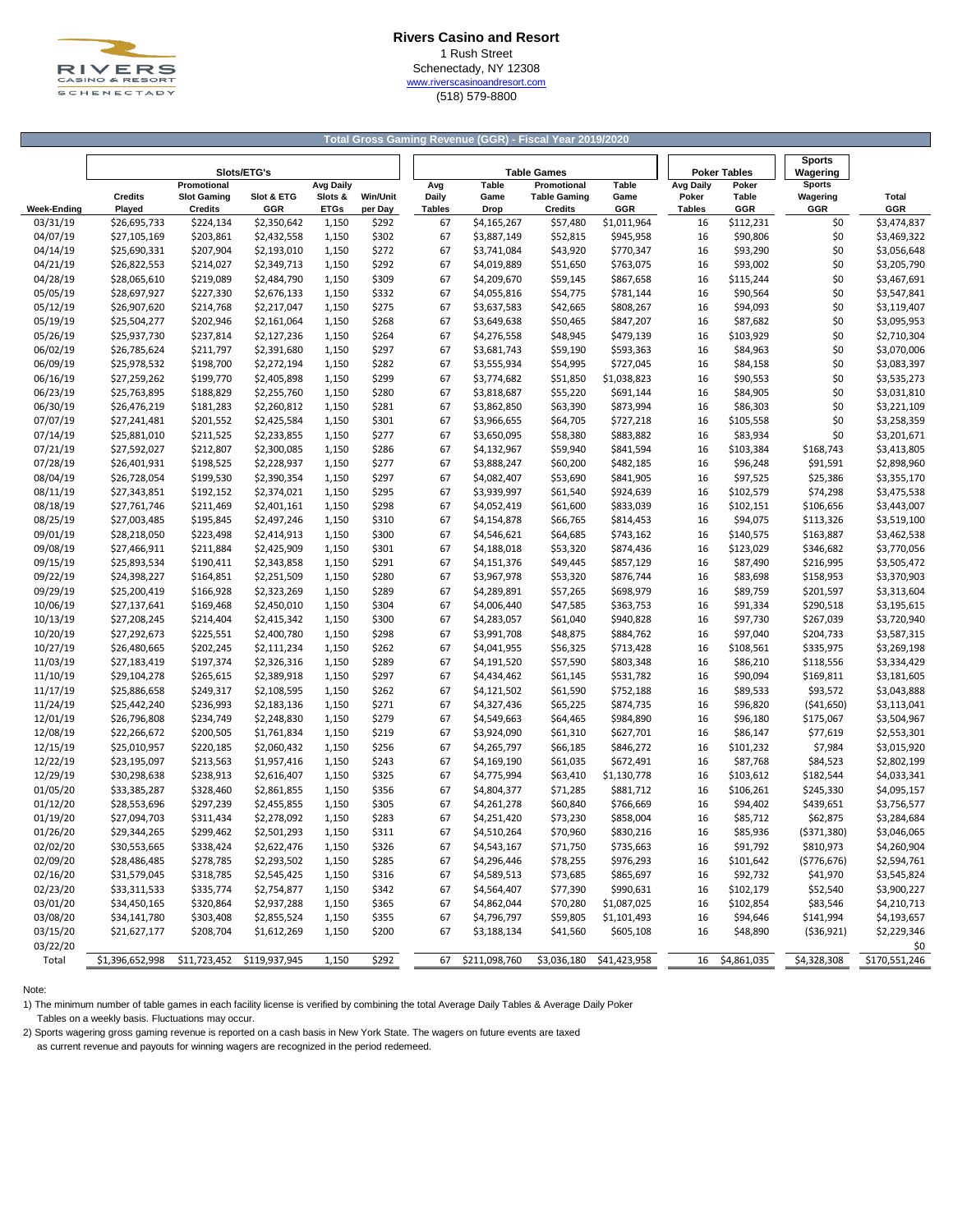

## **Rivers Casino and Resort** 1 Rush Street Schenectady, NY 12308 [w](http://www.riverscasinoandresort.com/)ww.riverscasinoandresort.com (518) 579-8800

#### **Total Gross Gaming Revenue (GGR) - Fiscal Year 2018/2019**

|                    |                 |                    |                           | <b>Table Games</b> | <b>Poker Tables</b> |               |                            |                     |              |                  |             |               |
|--------------------|-----------------|--------------------|---------------------------|--------------------|---------------------|---------------|----------------------------|---------------------|--------------|------------------|-------------|---------------|
|                    |                 | Promotional        | Slots/ETG's               | <b>Avg Daily</b>   |                     | Avg           | Table                      | Promotional         | <b>Table</b> | <b>Avg Daily</b> | Poker       |               |
|                    | <b>Credits</b>  | <b>Slot Gaming</b> | Slot & ETG                | Slots &            | <b>Win/Unit</b>     | Daily         | Game                       | <b>Table Gaming</b> | Game         | Poker            | Table       | Total         |
| <b>Week-Ending</b> | Played          | <b>Credits</b>     | GGR                       | <b>ETGs</b>        | per Day             | <b>Tables</b> | Drop                       | <b>Credits</b>      | GGR          | <b>Tables</b>    | GGR         | GGR           |
| 04/01/18           | \$23,924,602    | \$164,511          | \$1,962,224               | 1,150              | \$244               | 67            | \$5,309,464                | \$52,485            | \$402,742    | 16               | \$103,057   | \$2,468,023   |
| 04/08/18           | \$27,345,743    | \$208,679          | \$2,317,047               | 1,150              | \$288               | 67            | \$5,149,970                | \$54,425            | \$962,235    | 16               | \$130,270   | \$3,409,552   |
| 04/15/18           | \$24,095,672    | \$213,760          | \$2,122,087               | 1,150              | \$264               | 67            | \$4,314,242                | \$58,355            | \$780,312    | 16               | \$106,311   | \$3,008,709   |
| 04/22/18           | \$25,799,963    | \$242,984          | \$2,027,334               | 1,150              | \$252               | 67            | \$4,075,269                | \$34,870            | \$805,026    | 16               | \$111,455   | \$2,943,814   |
| 04/29/18           | \$24,430,796    | \$228,593          | \$2,105,624               | 1,150              | \$262               | 67            | \$3,898,898                | \$35,555            | \$1,024,260  | 16               | \$103,476   | \$3,233,360   |
| 05/06/18           | \$22,753,697    | \$175,913          | \$1,962,294               | 1,150              | \$244               | 67            | \$3,671,361                | \$41,570            | \$1,053,516  | 16               | \$96,628    | \$3,112,438   |
| 05/13/18           | \$23,599,347    | \$165,801          | \$2,111,806               | 1,150              | \$262               | 67            | \$3,921,228                | \$53,645            | \$962,068    | 16               | \$96,571    | \$3,170,446   |
|                    | \$23,446,787    |                    |                           |                    |                     | 67            |                            |                     | \$976,856    | 16               |             |               |
| 05/20/18           |                 | \$177,430          | \$1,954,411               | 1,150              | \$243               |               | \$3,423,139                | \$36,745            |              |                  | \$100,121   | \$3,031,388   |
| 05/27/18           | \$22,964,885    | \$162,974          | \$2,073,521               | 1,150              | \$258               | 67            | \$3,578,857                | \$29,380            | \$697,686    | 16               | \$104,939   | \$2,876,146   |
| 06/03/18           | \$23,363,934    | \$193,933          | \$1,928,625               | 1,150              | \$240               | 67            | \$3,227,388                | \$28,755            | \$789,860    | 16               | \$102,948   | \$2,821,433   |
| 06/10/18           | \$23,085,213    | \$182,997          | \$1,984,326               | 1,150              | \$247               | 67            | \$3,481,661                | \$31,840            | \$883,857    | 16               | \$95,425    | \$2,963,608   |
| 06/17/18           | \$22,184,416    | \$189,291          | \$1,827,278               | 1,150              | \$227               | 67            | \$3,474,562                | \$30,365            | \$809,278    | 16               | \$86,390    | \$2,722,946   |
| 06/24/18           | \$23,060,008    | \$200,137          | \$2,031,337               | 1,150              | \$252               | 67            | \$3,686,506                | \$29,135            | \$691,144    | 16               | \$90,174    | \$2,812,655   |
| 07/01/18           | \$22,893,952    | \$197,457          | \$2,069,524               | 1,150              | \$257               | 67            | \$4,099,466                | \$41,080            | \$838,291    | 16               | \$92,698    | \$3,000,513   |
| 07/08/18           | \$26,601,270    | \$179,815          | \$2,329,308               | 1,150              | \$289               | 67            | \$4,134,778                | \$36,710            | \$877,524    | 16               | \$111,250   | \$3,318,081   |
| 07/15/18           | \$23,820,897    | \$186,410          | \$1,929,600               | 1,150              | \$240               | 67            | \$4,261,970                | \$37,300            | \$682,156    | 16               | \$98,011    | \$2,709,766   |
| 07/22/18           | \$23,728,214    | \$171,107          | \$2,210,867               | 1,150              | \$275               | 67            | \$3,695,874                | \$33,215            | \$225,435    | 16               | \$107,738   | \$2,544,040   |
| 07/29/18           | \$24,607,611    | \$183,642          | \$2,104,339               | 1,150              | \$261               | 67            | \$3,821,902                | \$44,535            | \$831,210    | 16               | \$137,124   | \$3,072,673   |
| 08/05/18           | \$26,343,896    | \$227,929          | \$2,197,286               | 1,150              | \$273               | 67            | \$3,910,202                | \$42,015            | \$777,438    | 16               | \$97,263    | \$3,071,987   |
| 08/12/18           | \$26,790,708    | \$243,214          | \$2,263,286               | 1,150              | \$281               | 67            | \$3,803,295                | \$39,160            | \$891,183    | 16               | \$102,989   | \$3,257,458   |
| 08/19/18           | \$25,121,362    | \$234,510          | \$2,164,296               | 1,150              | \$269               | 67            | \$4,008,610                | \$42,845            | \$721,141    | 16               | \$95,610    | \$2,981,046   |
| 08/26/18           | \$24,531,816    | \$228,073          | \$1,976,648               | 1,150              | \$246               | 67            | \$3,709,279                | \$38,890            | \$620,270    | 16               | \$122,623   | \$2,719,542   |
| 09/02/18           | \$26,270,586    | \$228,026          | \$2,194,613               | 1,150              | \$273               | 67            | \$5,157,646                | \$36,665            | \$1,707,558  | 16               | \$119,771   | \$4,021,942   |
| 09/09/18           | \$23,893,941    | \$211,182          | \$2,038,669               | 1,150              | \$253               | 67            | \$3,484,065                | \$37,845            | \$720,514    | 16               | \$93,736    | \$2,852,920   |
| 09/16/18           | \$22,757,963    | \$196,788          | \$2,007,446               | 1,150              | \$249               | 67            | \$3,479,046                | \$40,855            | \$815,726    | 16               | \$96,941    | \$2,920,113   |
| 09/23/18           | \$22,749,013    | \$185,516          | \$2,009,293               | 1,150              | \$250               | 67            | \$4,032,589                | \$50,945            | \$1,180,105  | 16               | \$95,505    | \$3,284,903   |
| 09/30/18           | \$22,652,888    | \$204,862          | \$1,995,343               | 1,150              | \$248               | 67            | \$3,586,277                | \$42,490            | \$801,886    | 16               | \$91,071    | \$2,888,301   |
| 10/07/18           | \$23,106,542    | \$191,892          | \$1,958,330               | 1,150              | \$243               | 67            | \$3,939,189                | \$46,315            | \$774,922    | 16               | \$86,319    | \$2,819,571   |
| 10/14/18           | \$22,103,476    | \$197,661          | \$1,913,948               | 1,150              | \$238               | 67            | \$4,053,567                | \$50,355            | \$668,752    | 16               | \$93,798    | \$2,676,498   |
| 10/21/18           | \$21,727,747    | \$195,529          | \$1,967,695               | 1,150              | \$244               | 67            | \$3,817,258                | \$45,660            | \$658,079    | 16               | \$99,175    | \$2,724,948   |
| 10/28/18           | \$21,412,836    | \$188,360          | \$1,910,814               | 1,150              | \$237               | 67            | \$4,011,991                | \$54,540            | \$917,733    | 16               | \$105,221   | \$2,933,768   |
| 11/04/18           | \$24,068,268    | \$239,434          | \$2,191,372               | 1,150              | \$272               | 67            | \$3,832,368                | \$46,930            | \$1,013,086  | 16               | \$109,178   | \$3,313,636   |
|                    |                 |                    |                           |                    |                     |               |                            |                     |              | 16               |             |               |
| 11/11/18           | \$22,141,890    | \$191,947          | \$1,890,585               | 1,150              | \$235               | 67            | \$3,808,128<br>\$3,505,972 | \$53,445            | \$456,661    |                  | \$99,011    | \$2,446,257   |
| 11/18/18           | \$19,851,081    | \$173,047          | \$1,748,052               | 1,150              | \$217               | 67            |                            | \$46,565            | \$763,883    | 16               | \$85,080    | \$2,597,015   |
| 11/25/18           | \$22,097,086    | \$184,653          | \$2,016,992               | 1,150              | \$251               | 67            | \$4,192,142                | \$49,470            | \$956,136    | 16               | \$104,548   | \$3,077,676   |
| 12/02/18           | \$21,029,166    | \$160,054          | \$1,807,435               | 1,150              | \$225               | 67            | \$3,691,255                | \$43,325            | \$1,016,136  | 16               | \$95,542    | \$2,919,113   |
| 12/09/18           | \$20,194,679    | \$152,826          | \$1,874,352               | 1,150              | \$233               | 67            | \$3,415,226                | \$44,735            | \$840,068    | 16               | \$107,020   | \$2,821,440   |
| 12/16/18           | \$19,456,007    | \$148,243          | \$1,679,473               | 1,150              | \$209               | 67            | \$3,603,858                | \$39,110            | \$945,687    | 16               | \$104,850   | \$2,730,009   |
| 12/23/18           | \$20,885,643    | \$169,384          | \$1,866,173               | 1,150              | \$232               | 67            | \$3,402,665                | \$44,485            | \$727,567    | 16               | \$100,238   | \$2,693,978   |
| 12/30/18           | \$24,561,635    | \$140,091          | \$2,254,388               | 1,150              | \$280               | 67            | \$3,878,434                | \$42,715            | \$953,670    | 16               | \$117,806   | \$3,325,864   |
| 01/06/19           | \$25,898,805    | \$149,422          | \$2,424,057               | 1,150              | \$301               | 67            | \$3,849,377                | \$44,775            | \$972,555    | 16               | \$110,193   | \$3,506,805   |
| 01/13/19           | \$21,170,886    | \$186,795          | \$1,669,082               | 1,150              | \$207               | 67            | \$3,411,231                | \$39,670            | \$853,237    | 16               | \$105,869   | \$2,628,188   |
| 01/20/19           | \$17,846,294    | \$146,616          | \$1,601,677               | 1,150              | \$199               | 67            | \$3,061,960                | \$38,735            | \$771,395    | 16               | \$82,186    | \$2,455,257   |
| 01/27/19           | \$22,265,242    | \$168,502          | \$1,922,852               | 1,150              | \$239               | 67            | \$3,585,678                | \$38,930            | \$478,926    | 16               | \$101,760   | \$2,503,538   |
| 02/03/19           | \$21,751,925    | \$149,662          | \$1,960,317               | 1,150              | \$244               | 67            | \$3,523,515                | \$38,300            | \$784,625    | 16               | \$99,588    | \$2,844,530   |
| 02/10/19           | \$25,828,031    | \$207,110          | \$2,232,249               | 1,150              | \$277               | 67            | \$3,789,112                | \$42,325            | \$1,047,901  | 16               | \$108,195   | \$3,388,344   |
| 02/17/19           | \$23,717,756    | \$192,657          | \$1,958,352               | 1,150              | \$243               | 67            | \$3,709,166                | \$41,515            | \$823,300    | 16               | \$104,251   | \$2,885,903   |
| 02/24/19           | \$25,509,715    | \$197,280          | \$2,225,333               | 1,150              | \$276               | 67            | \$3,695,280                | \$40,515            | \$901,186    | 16               | \$110,613   | \$3,237,132   |
| 03/03/19           | \$28,565,493    | \$197,875          | \$2,569,614               | 1,150              | \$319               | 67            | \$3,966,619                | \$42,640            | \$977,199    | 16               | \$104,086   | \$3,650,900   |
| 03/10/19           | \$27,914,023    | \$205,640          | \$2,455,121               | 1,150              | \$305               | 67            | \$4,154,357                | \$48,675            | \$799,574    | 16               | \$112,908   | \$3,367,603   |
| 03/17/19           | \$26,973,390    | \$208,879          | \$2,407,183               | 1,150              | \$299               | 67            | \$3,994,595                | \$49,190            | \$868,371    | 16               | \$118,077   | \$3,393,632   |
| 03/24/19           | \$27,460,303    | \$208,922          | \$2,445,924               | 1,150              | \$304               | 67            | \$3,974,202                | \$50,715            | \$1,026,665  | 16               | \$113,328   | \$3,585,917   |
| Total              | \$1,230,357,102 |                    | \$9,938,016 \$106,849,802 | 1,150              | \$255               | 67            | \$200,264,689              | \$2,205,310         | \$43,526,589 | 16               | \$5,368,935 | \$155,745,326 |

Note:

1) The minimum number of table games in each facility license is verified by combining the total Average Daily Tables & Average Daily Poker

Tables on a weekly basis. Fluctuations may occur.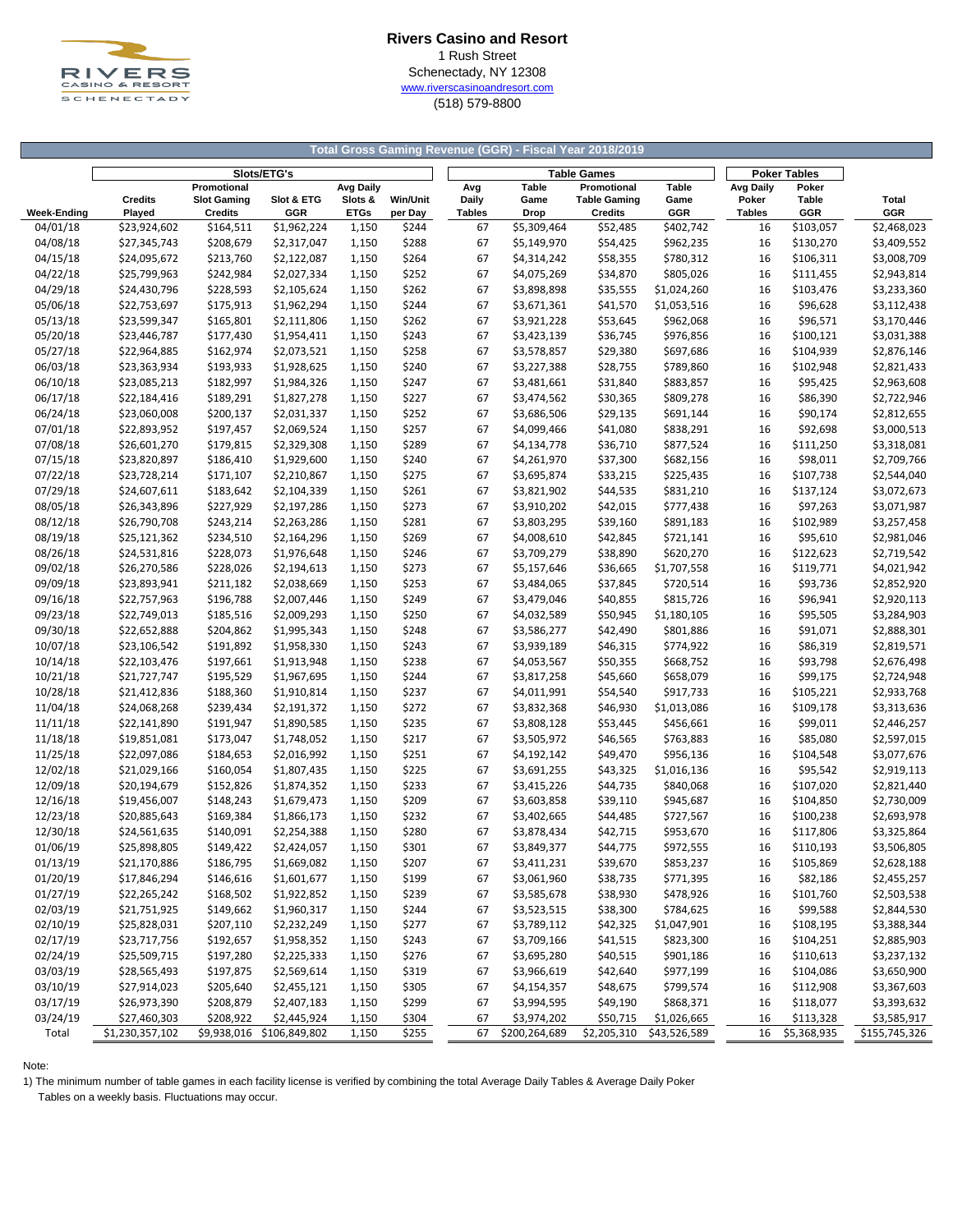

## **Rivers Casino and Resort** 1 Rush Street Schenectady, NY 12308 [w](http://www.riverscasinoandresort.com/)ww.riverscasinoandresort.com (518) 579-8800

#### **Total Gross Gaming Revenue (GGR) - Fiscal Year 2017/2018**

|                    | Slots/ETG's     |                    |              |                  |                 |               |       |                              | <b>Table Games</b>  | <b>Poker Tables</b>       |               |              |               |
|--------------------|-----------------|--------------------|--------------|------------------|-----------------|---------------|-------|------------------------------|---------------------|---------------------------|---------------|--------------|---------------|
|                    |                 | Promotional        |              | <b>Avg Daily</b> |                 |               | Avg   | <b>Table</b>                 | Promotional         | Table                     | Avg Daily     | Poker        |               |
|                    | <b>Credits</b>  | <b>Slot Gaming</b> | Slot & ETG   | Slots &          | <b>Win/Unit</b> |               | Daily | Game                         | <b>Table Gaming</b> | Game                      | Poker         | <b>Table</b> | Total         |
| <b>Week-Ending</b> | Played          | <b>Credits</b>     | GGR          | <b>ETGs</b>      | per Day         | <b>Tables</b> |       | Drop                         | <b>Credits</b>      | <b>GGR</b>                | <b>Tables</b> | GGR          | GGR           |
| 04/02/17           | \$19,412,314    | \$198,562          | \$1,697,796  | 1,150            | \$211           |               | 67    | \$5,001,057                  | \$0                 | \$1,059,962               | 15            | \$139,962    | \$2,897,721   |
| 04/09/17           | \$18,394,163    | \$224,907          | \$1,616,683  | 1,150            | \$201           |               | 67    | \$4,877,454                  | \$0                 | \$915,360                 | 15            | \$137,849    | \$2,669,892   |
| 04/16/17           | \$17,062,007    | \$212,841          | \$1,460,493  | 1,150            | \$181           |               | 67    | \$4,505,621                  | \$0                 | \$951,419                 | 15            | \$120,092    | \$2,532,004   |
| 04/23/17           | \$19,210,798    | \$255,484          | \$1,751,850  | 1,150            | \$218           |               | 67    | \$4,436,446                  | \$0                 | \$985,153                 | 15            | \$129,727    | \$2,866,731   |
| 04/30/17           | \$18,554,962    | \$264,736          | \$1,421,970  | 1,150            | \$177           |               | 67    | \$4,078,276                  | \$1,615             | \$690,771                 | 15            | \$124,801    | \$2,237,542   |
| 05/07/17           | \$18,715,820    | \$170,730          | \$1,539,596  | 1,150            | \$191           |               | 67    | \$4,127,251                  | \$7,955             | \$971,933                 | 15            | \$125,207    | \$2,636,736   |
| 05/14/17           | \$19,076,476    | \$245,249          | \$1,588,747  | 1,150            | \$197           |               | 67    | \$4,138,070                  | \$12,230            | \$787,145                 | 16            | \$102,770    | \$2,478,662   |
| 05/21/17           | \$17,105,268    | \$201,788          | \$1,375,049  | 1,150            | \$171           |               | 67    | \$4,270,861                  | \$9,795             | \$654,563                 | 16            | \$99,503     | \$2,129,115   |
| 05/28/17           | \$17,927,099    | \$207,476          | \$1,547,717  | 1,150            | \$192           |               | 67    | \$4,272,797                  | \$13,605            | \$831,069                 | 16            | \$182,677    | \$2,561,463   |
| 06/04/17           | \$19,406,024    | \$207,448          | \$1,707,195  | 1,150            | \$212           |               | 67    | \$4,082,814                  | \$9,250             | \$858,308                 | 16            | \$115,288    | \$2,680,791   |
| 06/11/17           | \$16,413,317    | \$196,494          | \$1,325,344  | 1,150            | \$165           |               | 67    | \$3,840,796                  | \$12,300            | \$633,669                 | 16            | \$103,149    | \$2,062,162   |
| 06/18/17           | \$17,290,251    | \$213,712          | \$1,432,767  | 1,150            | \$178           |               | 67    | \$4,585,664                  | \$11,820            | \$1,021,160               | 16            | \$106,738    | \$2,560,665   |
| 06/25/17           | \$17,728,246    | \$206,721          | \$1,461,072  | 1,150            | \$181           |               | 67    | \$4,333,697                  | \$18,950            | \$691,144                 | 16            | \$107,811    | \$2,123,626   |
| 07/02/17           | \$18,484,097    | \$232,157          | \$1,636,785  |                  | \$203           |               | 67    | \$4,100,629                  | \$23,975            | \$895,531                 | 16            | \$113,763    | \$2,646,078   |
|                    |                 |                    |              | 1,150            |                 |               |       |                              |                     |                           |               |              |               |
| 07/09/17           | \$23,038,384    | \$354,327          | \$1,869,987  | 1,150            | \$232           |               | 67    | \$3,904,241                  | \$40,955            | \$858,024                 | 16            | \$109,924    | \$2,837,935   |
| 07/16/17           | \$21,451,027    | \$326,812          | \$1,741,612  | 1,150            | \$216           |               | 67    | \$5,281,886                  | \$36,510            | \$2,039,456               | 16            | \$101,386    | \$3,882,454   |
| 07/23/17           | \$20,906,488    | \$341,768          | \$1,765,072  | 1,150            | \$219           |               | 67    | \$3,612,947                  | \$39,160            | \$888,774                 | 16            | \$101,658    | \$2,755,504   |
| 07/30/17           | \$23,028,050    | \$504,879          | \$1,801,648  | 1,150            | \$224           |               | 67    | \$4,000,065                  | \$43,800            | \$659,480                 | 16            | \$101,872    | \$2,563,000   |
| 08/06/17           | \$24,074,986    | \$419,393          | \$1,828,723  | 1,150            | \$227           |               | 67    | \$4,284,427                  | \$58,730            | \$781,102                 | 16            | \$100,862    | \$2,710,687   |
| 08/13/17           | \$22,470,401    | \$501,798          | \$1,684,957  | 1,150            | \$209           |               | 67    | \$4,536,715                  | \$55,465            | \$878,434                 | 16            | \$107,966    | \$2,671,357   |
| 08/20/17           | \$22,026,738    | \$366,462          | \$1,756,061  | 1,150            | \$218           |               | 67    | \$3,799,870                  | \$53,640            | \$740,108                 | 16            | \$102,629    | \$2,598,797   |
| 08/27/17           | \$22,142,789    | \$398,571          | \$1,752,422  | 1,150            | \$218           |               | 67    | \$4,207,592                  | \$52,085            | \$874,696                 | 16            | \$126,651    | \$2,753,769   |
| 09/03/17           | \$24,339,677    | \$381,304          | \$1,993,494  | 1,150            | \$248           |               | 67    | \$4,174,972                  | \$57,370            | \$931,668                 | 16            | \$101,049    | \$3,026,211   |
| 09/10/17           | \$22,646,027    | \$379,695          | \$1,801,925  | 1,150            | \$224           |               | 67    | \$3,884,548                  | \$84,625            | \$874,570                 | 16            | \$103,939    | \$2,780,434   |
| 09/17/17           | \$21,639,990    | \$368,423          | \$1,617,298  | 1,150            | \$201           |               | 67    | \$3,576,033                  | \$81,310            | \$952,178                 | 16            | \$97,369     | \$2,666,846   |
| 09/24/17           | \$22,563,441    | \$409,056          | \$1,608,379  | 1,150            | \$200           |               | 67    | \$3,795,573                  | \$89,325            | \$906,322                 | 16            | \$96,470     | \$2,611,170   |
| 10/01/17           | \$22,032,087    | \$368,120          | \$1,736,928  | 1,150            | \$216           |               | 67    | \$3,565,765                  | \$76,700            | \$742,262                 | 16            | \$87,778     | \$2,566,968   |
| 10/08/17           | \$23,703,719    | \$352,099          | \$1,906,253  | 1,150            | \$237           |               | 67    | \$3,839,211                  | \$44,890            | \$835,658                 | 16            | \$94,388     | \$2,836,299   |
| 10/15/17           | \$22,992,522    | \$311,422          | \$1,840,240  | 1,150            | \$229           |               | 67    | \$3,847,317                  | \$50,735            | \$707,773                 | 16            | \$100,571    | \$2,648,584   |
| 10/22/17           | \$22,298,391    | \$287,068          | \$1,807,332  | 1,150            | \$225           |               | 67    | \$3,766,321                  | \$46,120            | \$774,543                 | 16            | \$91,018     | \$2,672,893   |
| 10/29/17           | \$20,834,291    | \$271,250          | \$1,594,867  | 1,150            | \$198           |               | 67    | \$3,782,960                  | \$45,215            | \$346,749                 | 16            | \$97,840     | \$2,039,456   |
| 11/05/17           | \$22,652,579    | \$245,147          | \$1,942,051  | 1,150            | \$241           |               | 67    | \$3,952,761                  | \$30,055            | \$770,770                 | 16            | \$98,451     | \$2,811,272   |
| 11/12/17           | \$22,004,719    | \$213,341          | \$1,892,472  | 1,150            | \$235           |               | 67    | \$3,847,320                  | \$27,980            | \$993,416                 | 16            | \$103,154    | \$2,989,042   |
| 11/19/17           | \$21,053,733    | \$200,691          | \$1,751,565  | 1,150            | \$218           |               | 67    | \$3,698,708                  | \$31,025            | \$655,966                 | 16            | \$98,309     | \$2,505,841   |
| 11/26/17           | \$22,951,722    | \$217,697          | \$1,790,656  | 1,150            | \$222           |               | 67    | \$4,093,004                  | \$26,660            | \$1,131,707               | 16            | \$98,098     | \$3,020,461   |
| 12/03/17           | \$19,787,322    | \$172,336          | \$1,667,229  | 1,150            | \$207           |               | 67    | \$3,724,021                  | \$30,325            | \$633,510                 | 16            | \$100,769    | \$2,401,508   |
| 12/10/17           | \$18,415,792    | \$165,596          | \$1,523,343  | 1,150            | \$189           |               | 67    | \$3,362,547                  | \$27,890            | \$766,070                 | 16            | \$98,862     | \$2,388,276   |
| 12/17/17           | \$17,485,791    | \$151,388          | \$1,427,894  | 1,150            | \$177           |               | 67    | \$3,423,045                  | \$29,920            | \$606,317                 | 16            | \$95,621     | \$2,129,832   |
| 12/24/17           | \$16,951,328    | \$139,808          | \$1,360,999  | 1,150            | \$169           |               | 67    | \$3,559,075                  | \$23,275            | \$995,228                 | 16            | \$83,010     | \$2,439,236   |
| 12/31/17           | \$25,171,181    | \$147,423          | \$2,115,309  | 1,150            | \$263           |               | 67    | \$4,196,315                  | \$32,805            | \$937,899                 | 16            | \$110,588    | \$3,163,796   |
| 01/07/18           | \$18,526,551    | \$141,069          | \$1,525,951  | 1,150            | \$190           |               | 67    | \$3,441,635                  | \$24,765            | \$650,061                 | 16            | \$92,149     | \$2,268,161   |
| 01/14/18           | \$20,252,658    | \$145,755          | \$1,728,261  | 1,150            | \$215           |               | 67    | \$3,637,112                  | \$24,555            | \$481,000                 | 16            | \$106,305    | \$2,315,566   |
| 01/21/18           | \$20,554,659    | \$177,990          | \$1,786,153  | 1,150            | \$222           |               | 67    | \$3,618,998                  | \$26,600            | \$821,658                 | 16            | \$101,966    | \$2,709,776   |
| 01/28/18           | \$21,763,189    | \$176,598          | \$1,874,271  | 1,150            | \$233           |               | 67    | \$3,937,381                  | \$30,530            | \$879,412                 | 16            | \$107,382    | \$2,861,065   |
| 02/04/18           | \$20,432,951    | \$138,845          | \$1,682,668  | 1,150            | \$209           |               | 67    | \$3,958,693                  | \$36,925            | \$945,485                 | 16            | \$110,747    | \$2,738,900   |
| 02/11/18           | \$21,884,631    | \$139,337          | \$1,975,748  | 1,150            | \$245           |               | 67    | \$3,785,498                  | \$27,835            | \$1,142,580               | 16            | \$114,400    | \$3,232,728   |
| 02/18/18           | \$24,966,251    | \$181,318          | \$2,102,813  | 1,150            | \$261           |               | 67    | \$3,975,856                  | \$25,520            | \$997,108                 | 16            | \$121,562    | \$3,221,484   |
| 02/25/18           | \$25,049,439    | \$168,484          | \$2,096,523  | 1,150            | \$260           |               | 67    | \$3,883,988                  | \$26,795            | \$1,029,524               | 16            | \$122,310    | \$3,248,356   |
|                    |                 |                    |              |                  |                 |               |       |                              |                     |                           |               |              | \$3,151,015   |
| 03/04/18           | \$25,649,300    | \$189,340          | \$2,140,510  | 1,150            | \$266           |               | 67    | \$4,109,020                  | \$31,620            | \$878,011                 | 16            | \$132,493    |               |
| 03/11/18           | \$24,875,127    | \$178,226          | \$2,062,045  | 1,150            | \$256           |               | 67    | \$3,875,865                  | \$26,405            | \$755,224                 | 16            | \$121,758    | \$2,939,027   |
| 03/18/18           | \$24,846,799    | \$211,605          | \$2,056,360  | 1,150            | \$255           |               | 67    | \$4,305,341                  | \$48,405            | \$1,272,445               | 16            | \$111,012    | \$3,439,817   |
| 03/25/18           | \$25,906,867    | \$196,598          | \$2,157,176  | 1,150            | \$268           |               | 67    | \$4,831,272<br>\$209,729,326 | \$46,620            | \$926,782<br>\$45,009,160 | 16            | \$118,094    | \$3,202,052   |
| Total              | \$1,098,152,438 | \$13,079,344       | \$90,330,257 | 1,150            | \$216           |               | 67    |                              | \$1,714,640         |                           | 16            | \$5,679,747  | \$140,882,762 |

Note:

1) The minimum number of table games in each facility license is verified by combining the total Average Daily Tables & Average Daily Poker

Tables on a weekly basis. Fluctuations may occur.